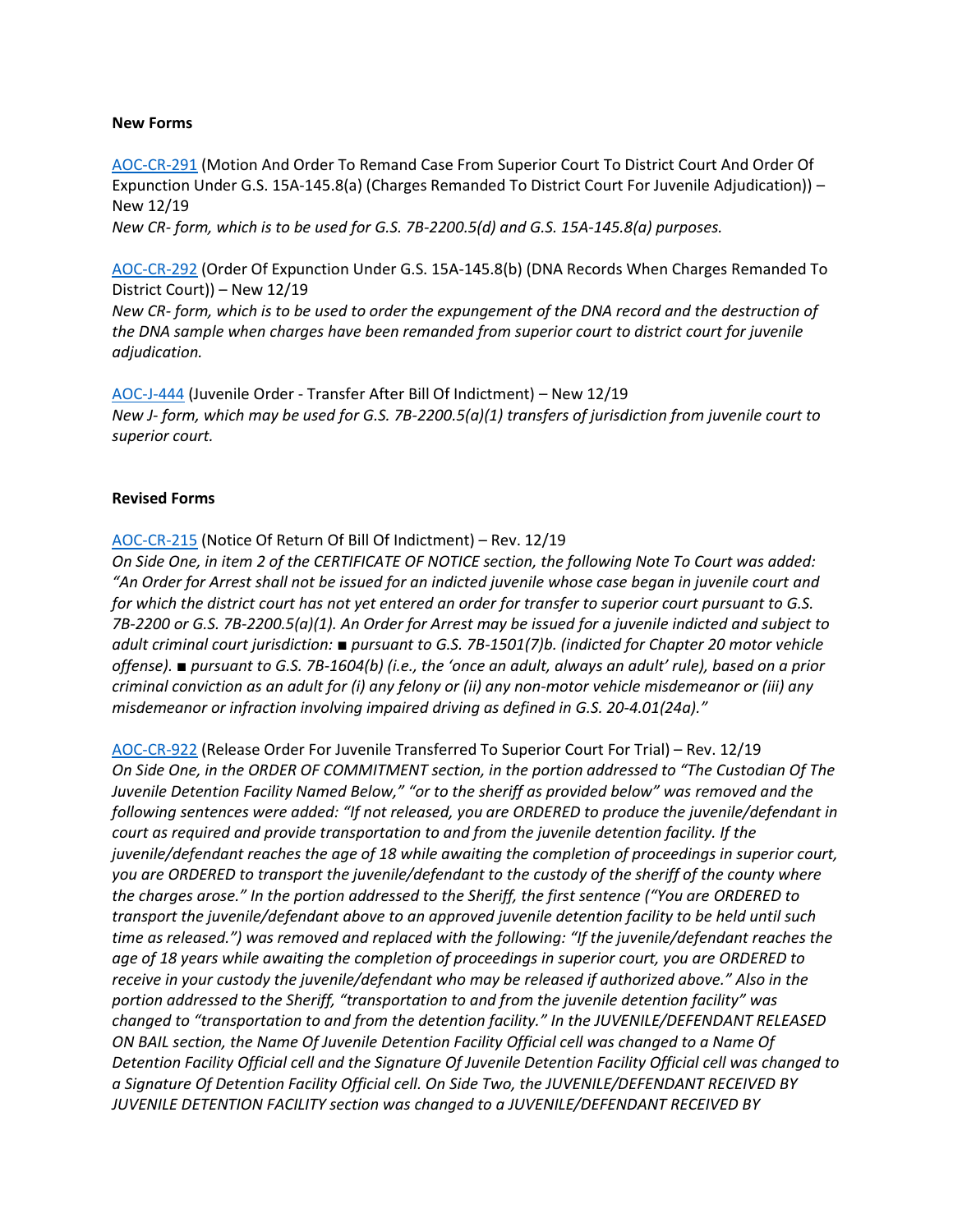*DETENTION FACILITY section and the Signature Of Juvenile Detention Facility Official column was changed to a Signature Of Detention Facility Official column. In the JUVENILE/DEFENDANT RELEASED FOR COURT APPEARANCE section, the Signature Of Juvenile Detention Facility Official column was changed to a Signature Of Detention Facility Official column.*

# [AOC-J-251](https://www.nccourts.gov/documents/forms/juvenile-disposition-order-undisciplined) (Juvenile Disposition Order (Undisciplined)) – Rev. 12/19

*On Page One, Side One, the FINDINGS section now begins with "Based on the evidence presented, the Court makes the following findings of fact" instead of with "After considering the evidence, the Court makes the following findings of fact." On Page Two, Side One, item 7 now begins with "The juvenile, who is under the age of 16 years, is excused" instead of "The juvenile is excused."*

## [AOC-J-304](https://www.nccourts.gov/documents/forms/order-for-use-of-juvenile-restraints) (Order For Use Of Juvenile Restraints) – Rev. 12/19

*In the ORDER section, previous item 2 was renumbered as item 1 and previous item 1 was renumbered as item 2, with "Full Restraints" and "Leg Restraints" checkbox options added to new item 2.*

# [AOC-J-310](https://www.nccourts.gov/documents/forms/juvenile-petition-delinquent) (Juvenile Petition (Delinquent)) – Rev. 12/19

*On Side One, item 1 (which previously stated "The juvenile named above is under the age of eighteen (18) and committed a delinquent act in this district while under the age of sixteen (16)") was rewritten as "The juvenile named above committed a delinquent act in this district while under the age of eighteen (18)." The parenthetical Note which previously appeared in item 1 ("If the respondent is eighteen or older and is alleged to have committed a felony while age thirteen, fourteen, or fifteen, this allegation should be modified accordingly. See G.S. 7B-1601.") was removed.*

# [AOC-J-311](https://www.nccourts.gov/documents/forms/juvenile-petition-misdemeanor-trespass-delinquent) (Juvenile Petition Misdemeanor Trespass (Delinquent)) – Rev. 12/19

*On Side One, item 1 (which previously stated "The juvenile named above is under the age of eighteen (18) and committed a delinquent act in this district while under the age of sixteen (16)") was rewritten as "The juvenile named above committed a delinquent act in this district while under the age of eighteen (18)."*

# [AOC-J-312](https://www.nccourts.gov/documents/forms/juvenile-petition-misdemeanor-assault-delinquent) (Juvenile Petition Misdemeanor Assault (Delinquent)) – Rev. 12/19

*On Side One, item 1 (which previously stated "The juvenile named above is under the age of eighteen (18) and committed a delinquent act in this district while under the age of sixteen (16)") was rewritten as "The juvenile named above committed a delinquent act in this district while under the age of eighteen (18)."*

# [AOC-J-313](https://www.nccourts.gov/documents/forms/juvenile-petition-felonious-breaking-and-entering-and-felonious-larceny-delinquent) (Juvenile Petition Felonious Breaking And Entering And Felonious Larceny (Delinquent)) – Rev. 12/19

*On Side One, item 1 (which previously stated "The juvenile named above is under the age of eighteen (18) and committed a delinquent act in this district while under the age of sixteen (16)") was rewritten as "The juvenile named above committed a delinquent act in this district while under the age of eighteen (18)." The parenthetical Note which previously appeared in item 1 ("If the respondent is eighteen or older and is alleged to have committed a felony while age thirteen, fourteen, or fifteen, this allegation should be modified accordingly. See G.S. 7B-1601.") was removed.*

[AOC-J-314](https://www.nccourts.gov/documents/forms/juvenile-petition-communicating-threats-delinquent) (Juvenile Petition Communicating Threats (Delinquent)) – Rev. 12/19 *On Side One, item 1 (which previously stated "The juvenile named above is under the age of eighteen (18) and committed a delinquent act in this district while under the age of sixteen (16)") was rewritten as*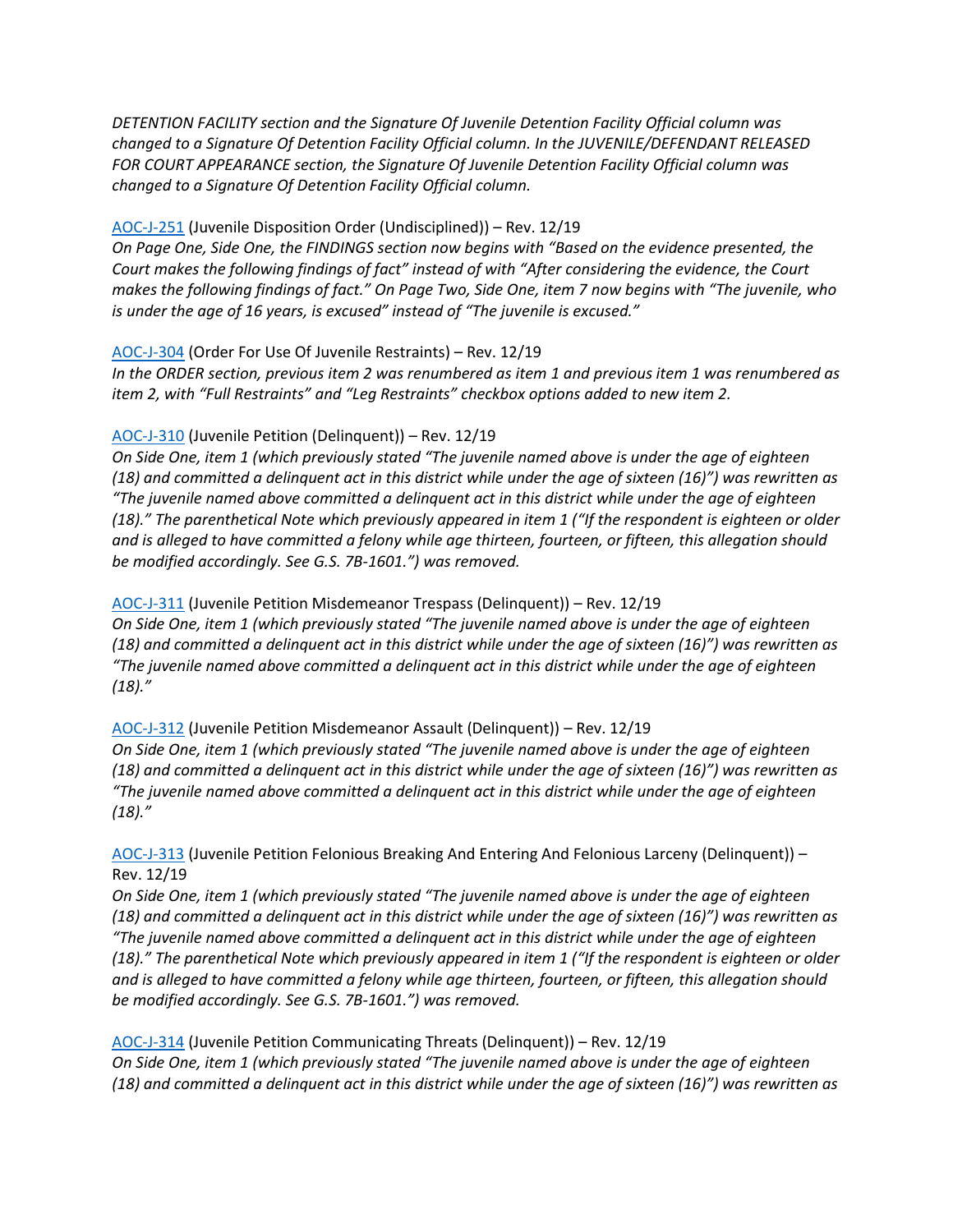*"The juvenile named above committed a delinquent act in this district while under the age of eighteen (18)."*

[AOC-J-315](https://www.nccourts.gov/documents/forms/juvenile-petition-concealment-of-merchandise-shoplifting-delinquent) (Juvenile Petition Concealment Of Merchandise (Shoplifting) (Delinquent)) – Rev. 12/19 *On Side One, item 1 (which previously stated "The juvenile named above is under the age of eighteen (18) and committed a delinquent act in this district while under the age of sixteen (16)") was rewritten as "The juvenile named above committed a delinquent act in this district while under the age of eighteen (18)."*

[AOC-J-316](https://www.nccourts.gov/documents/forms/juvenile-petition-weapon-on-school-campusproperty-delinquent) (Juvenile Petition Weapon On School Campus/Property (Delinquent)) – Rev. 12/19 *On Side One, item 1 (which previously stated "The juvenile named above is under the age of eighteen (18) and committed a delinquent act in this district while under the age of sixteen (16)") was rewritten as "The juvenile named above committed a delinquent act in this district while under the age of eighteen (18)." The parenthetical Note which previously appeared in item 1 ("If the respondent is eighteen or older and is alleged to have committed a felony while age thirteen, fourteen, or fifteen, this allegation should be modified accordingly. See G.S. 7B-1601.") was removed.*

[AOC-J-317](https://www.nccourts.gov/documents/forms/juvenile-petition-indecent-liberties-between-children-delinquent) (Juvenile Petition Indecent Liberties Between Children (Delinquent)) – Rev. 12/19 *On Side One, item 1 (which previously stated "The juvenile named above is under the age of eighteen (18) and committed a delinquent act in this district while under the age of sixteen (16)") was rewritten as "The juvenile named above committed a delinquent act in this district while under the age of sixteen (16)."*

# [AOC-J-318](https://www.nccourts.gov/documents/forms/juvenile-petition-forgeryuttering-delinquent) (Juvenile Petition Forgery/Uttering (Delinquent)) – Rev. 12/19

*On Side One, item 1 (which previously stated "The juvenile named above is under the age of eighteen (18) and committed a delinquent act in this district while under the age of sixteen (16)") was rewritten as "The juvenile named above committed a delinquent act in this district while under the age of eighteen (18)." The parenthetical Note which previously appeared in item 1 ("If the respondent is eighteen or older and is alleged to have committed a felony while age thirteen, fourteen, or fifteen, this allegation should be modified accordingly. See G.S. 7B-1601.") was removed.*

## [AOC-J-319](https://www.nccourts.gov/documents/forms/juvenile-petition-larceny-andor-possession-delinquent) (Juvenile Petition Larceny / Possession (Delinquent)) – Rev. 12/19

*On Side One, item 1 (which previously stated "The juvenile named above is under the age of eighteen (18) and committed a delinquent act in this district while under the age of sixteen (16)") was rewritten as "The juvenile named above committed a delinquent act in this district while under the age of eighteen (18)." The parenthetical Note which previously appeared in item 1 ("If the respondent is eighteen or older and is alleged to have committed a felony while age thirteen, fourteen, or fifteen, this allegation should be modified accordingly. See G.S. 7B-1601.") was removed.*

[AOC-J-320](https://www.nccourts.gov/documents/forms/juvenile-petition-unauthorized-use-of-motor-vehicle-delinquent) (Juvenile Petition Unauthorized Use Of Motor Vehicle (Delinquent)) – Rev. 12/19 *On Side One, item 1 (which previously stated "The juvenile named above is under the age of eighteen (18) and committed a delinquent act in this district while under the age of sixteen (16)") was rewritten as "The juvenile named above committed a delinquent act in this district while under the age of eighteen (18)."*

[AOC-J-321](https://www.nccourts.gov/documents/forms/juvenile-petition-operate-a-motor-vehicle-without-a-license-delinquent) (Juvenile Petition Operate A Motor Vehicle Without A License (Delinquent)) – Rev. 12/19 *On Side One, item 1 (which previously stated "The juvenile named above is under the age of eighteen (18) and committed a delinquent act in this district while under the age of sixteen (16)") was rewritten as*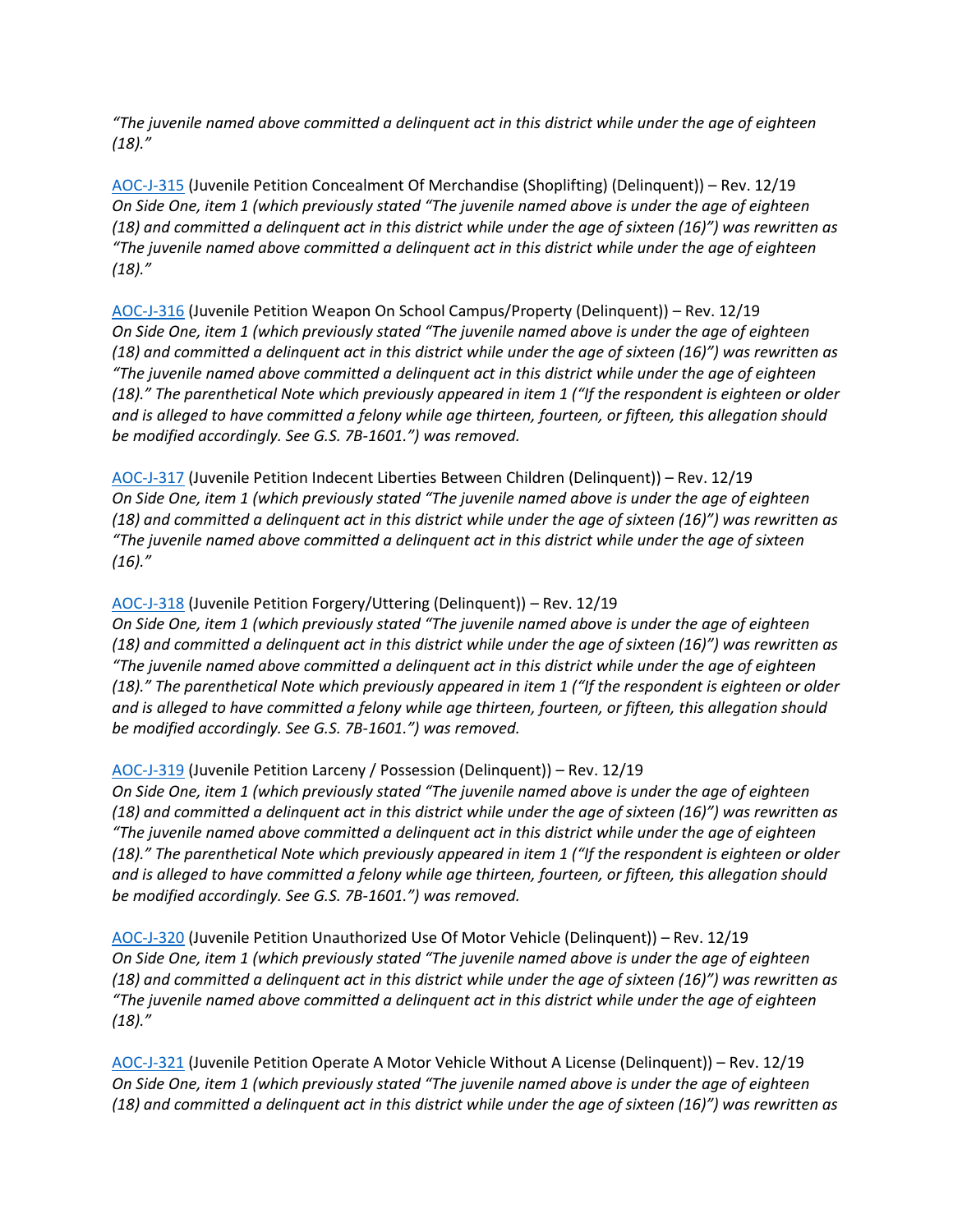*"The juvenile named above committed a delinquent act in this district while under the age of sixteen (16)."*

[AOC-J-322](https://www.nccourts.gov/documents/forms/juvenile-petition-injury-to-real-property-delinquent) (Juvenile Petition Injury To Real Property (Delinquent)) – Rev. 12/19 *On Side One, item 1 (which previously stated "The juvenile named above is under the age of eighteen (18) and committed a delinquent act in this district while under the age of sixteen (16)") was rewritten as "The juvenile named above committed a delinquent act in this district while under the age of eighteen (18)."*

[AOC-J-323](https://www.nccourts.gov/documents/forms/juvenile-petition-injury-to-personal-property-delinquent) (Juvenile Petition Injury To Personal Property (Delinquent)) – Rev. 12/19 *On Side One, item 1 (which previously stated "The juvenile named above is under the age of eighteen (18) and committed a delinquent act in this district while under the age of sixteen (16)") was rewritten as "The juvenile named above committed a delinquent act in this district while under the age of eighteen (18)."*

[AOC-J-324](https://www.nccourts.gov/documents/forms/juvenile-petition-resist-delay-and-obstruct-an-officer-delinquent) (Juvenile Petition Resist, Delay And Obstruct An Officer (Delinquent)) – Rev. 12/19 *On Side One, item 1 (which previously stated "The juvenile named above is under the age of eighteen (18) and committed a delinquent act in this district while under the age of sixteen (16)") was rewritten as "The juvenile named above committed a delinquent act in this district while under the age of eighteen (18)."*

[AOC-J-325](https://www.nccourts.gov/documents/forms/juvenile-petition-carrying-a-concealed-weapon-delinquent) (Juvenile Petition Carrying A Concealed Weapon (Delinquent)) – Rev. 12/19 *On Side One, item 1 (which previously stated "The juvenile named above is under the age of eighteen (18) and committed a delinquent act in this district while under the age of sixteen (16)") was rewritten as "The juvenile named above committed a delinquent act in this district while under the age of eighteen (18)." The parenthetical Note which previously appeared in item 1 ("If the respondent is eighteen or older and is alleged to have committed a felony while age thirteen, fourteen, or fifteen, this allegation should be modified accordingly. See G.S. 7B-1601.") was removed.*

[AOC-J-326](https://www.nccourts.gov/documents/forms/juvenile-petition-disorderly-conduct-at-school-delinquent) (Juvenile Petition Disorderly Conduct At School (Delinquent)) – Rev. 12/19 *On Side One, item 1 (which previously stated "The juvenile named above is under the age of eighteen (18) and committed a delinquent act in this district while under the age of sixteen (16)") was rewritten as "The juvenile named above committed a delinquent act in this district while under the age of eighteen (18)."*

[AOC-J-327](https://www.nccourts.gov/documents/forms/juvenile-petition-selling-or-delivering-controlled-substance-delinquent) (Juvenile Petition Selling Or Delivering Controlled Substance (Delinquent)) – Rev. 12/19 *On Side One, item 1 (which previously stated "The juvenile named above is under the age of eighteen (18) and committed a delinquent act in this district while under the age of sixteen (16)") was rewritten as "The juvenile named above committed a delinquent act in this district while under the age of eighteen (18)." The parenthetical Note which previously appeared in item 1 ("If the respondent is eighteen or older and is alleged to have committed a felony while age thirteen, fourteen, or fifteen, this allegation should be modified accordingly. See G.S. 7B-1601.") was removed.*

[AOC-J-328](https://www.nccourts.gov/documents/forms/juvenile-petition-possession-of-controlled-substance-with-intent-to-manufacture-sell-or-deliver-delinquent) (Juvenile Petition Possession Of Controlled Substance With Intent To Manufacture, Sell, Or Deliver (Delinquent)) – Rev. 12/19

*On Side One, item 1 (which previously stated "The juvenile named above is under the age of eighteen (18) and committed a delinquent act in this district while under the age of sixteen (16)") was rewritten as "The juvenile named above committed a delinquent act in this district while under the age of eighteen*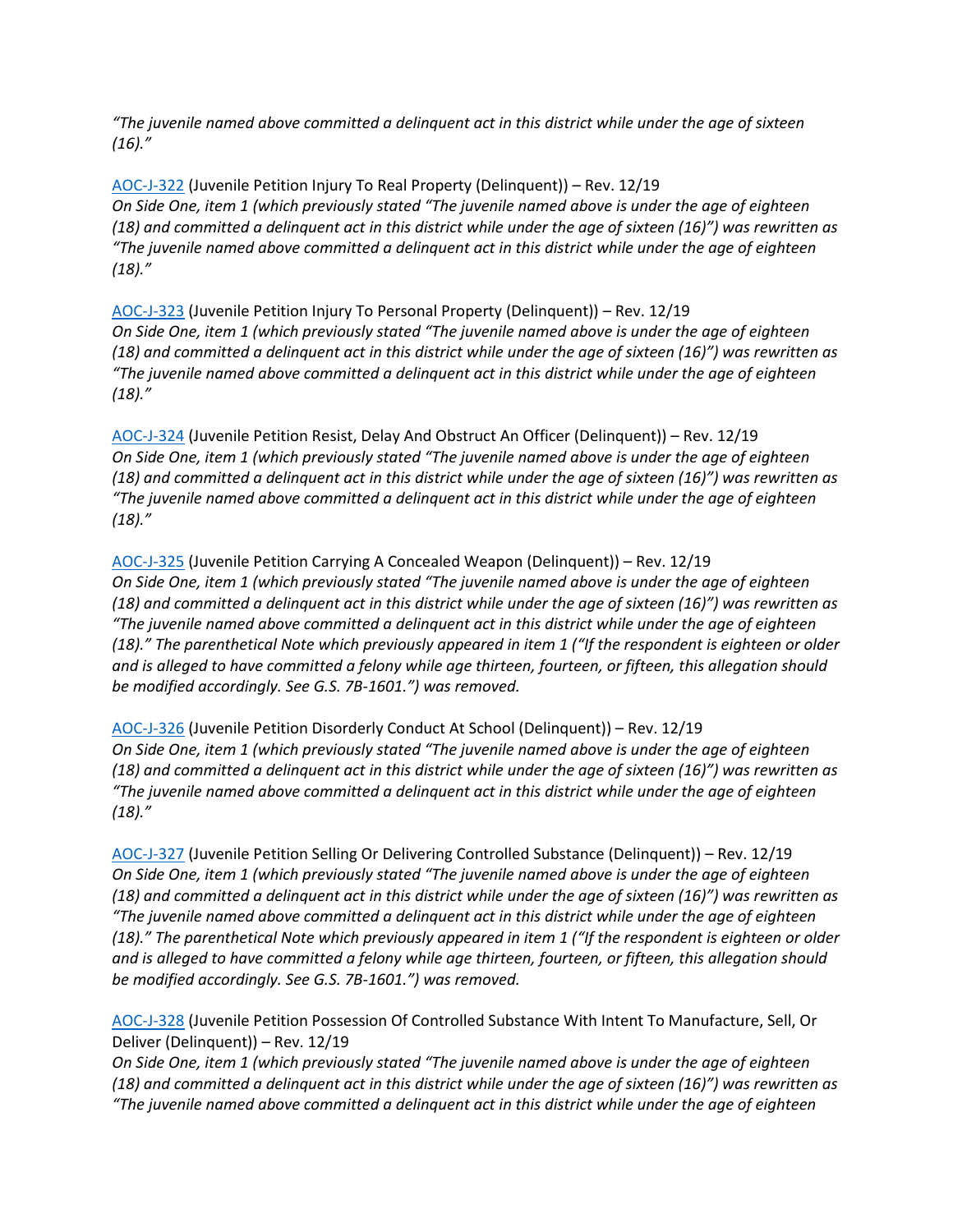*(18)." The parenthetical Note which previously appeared in item 1 ("If the respondent is eighteen or older and is alleged to have committed a felony while age thirteen, fourteen, or fifteen, this allegation should be modified accordingly. See G.S. 7B-1601.") was removed.*

[AOC-J-329](https://www.nccourts.gov/documents/forms/juvenile-petition-possession-of-schedule-i-controlled-substance-delinquent) (Juvenile Petition Possession Of Schedule I Controlled Substance (Delinquent)) – Rev. 12/19 *On Side One, item 1 (which previously stated "The juvenile named above is under the age of eighteen (18) and committed a delinquent act in this district while under the age of sixteen (16)") was rewritten as "The juvenile named above committed a delinquent act in this district while under the age of eighteen (18)." The parenthetical Note which previously appeared in item 1 ("If the respondent is eighteen or older and is alleged to have committed a felony while age thirteen, fourteen, or fifteen, this allegation should be modified accordingly. See G.S. 7B-1601.") was removed.*

[AOC-J-330](https://www.nccourts.gov/documents/forms/juvenile-petition-possession-of-schedule-ii-iii-and-iv-controlled-substances-delinquent) (Juvenile Petition Possession Of Schedule II, III And IV Controlled Substances (Delinquent)) – Rev. 12/19

*On Side One, item 1 (which previously stated "The juvenile named above is under the age of eighteen (18) and committed a delinquent act in this district while under the age of sixteen (16)") was rewritten as "The juvenile named above committed a delinquent act in this district while under the age of eighteen (18)." The parenthetical Note which previously appeared in item 1 ("If the respondent is eighteen or older and is alleged to have committed a felony while age thirteen, fourteen, or fifteen, this allegation should be modified accordingly. See G.S. 7B-1601.") was removed.*

[AOC-J-331](https://www.nccourts.gov/documents/forms/juvenile-petition-possession-of-schedule-vi-controlled-substance-delinquent) (Juvenile Petition Possession Of Schedule VI Controlled Substance (Delinquent)) – Rev. 12/19 *On Side One, item 1 (which previously stated "The juvenile named above is under the age of eighteen (18) and committed a delinquent act in this district while under the age of sixteen (16)") was rewritten as "The juvenile named above committed a delinquent act in this district while under the age of eighteen (18)." The parenthetical Note which previously appeared in item 1 ("If the respondent is eighteen or older and is alleged to have committed a felony while age thirteen, fourteen, or fifteen, this allegation should be modified accordingly. See G.S. 7B-1601.") was removed.*

[AOC-J-332](https://www.nccourts.gov/documents/forms/juvenile-petition-possession-of-drug-paraphernalia-delinquent) (Juvenile Petition Possession Of Drug Paraphernalia (Delinquent)) – Rev. 12/19 *On Side One, item 1 (which previously stated "The juvenile named above is under the age of eighteen (18) and committed a delinquent act in this district while under the age of sixteen (16)") was rewritten as "The juvenile named above committed a delinquent act in this district while under the age of eighteen (18)."*

[AOC-J-333](https://www.nccourts.gov/documents/forms/juvenile-petition-simple-affray-delinquent) (Juvenile Petition Simple Affray (Delinquent)) – Rev. 12/19

*On Side One, item 1 (which previously stated "The juvenile named above is under the age of eighteen (18) and committed a delinquent act in this district while under the age of sixteen (16)") was rewritten as "The juvenile named above committed a delinquent act in this district while under the age of eighteen (18)."*

[AOC-J-334](https://www.nccourts.gov/documents/forms/juvenile-petition-possession-of-stolen-property-delinquent) (Juvenile Petition Possession Of Stolen Property (Delinquent)) – Rev. 12/19 *On Side One, item 1 (which previously stated "The juvenile named above is under the age of eighteen (18) and committed a delinquent act in this district while under the age of sixteen (16)") was rewritten as "The juvenile named above committed a delinquent act in this district while under the age of eighteen (18)." The parenthetical Note which previously appeared in item 1 ("If the respondent is eighteen or older and is alleged to have committed a felony while age thirteen, fourteen, or fifteen, this allegation should be modified accordingly. See G.S. 7B-1601.") was removed.*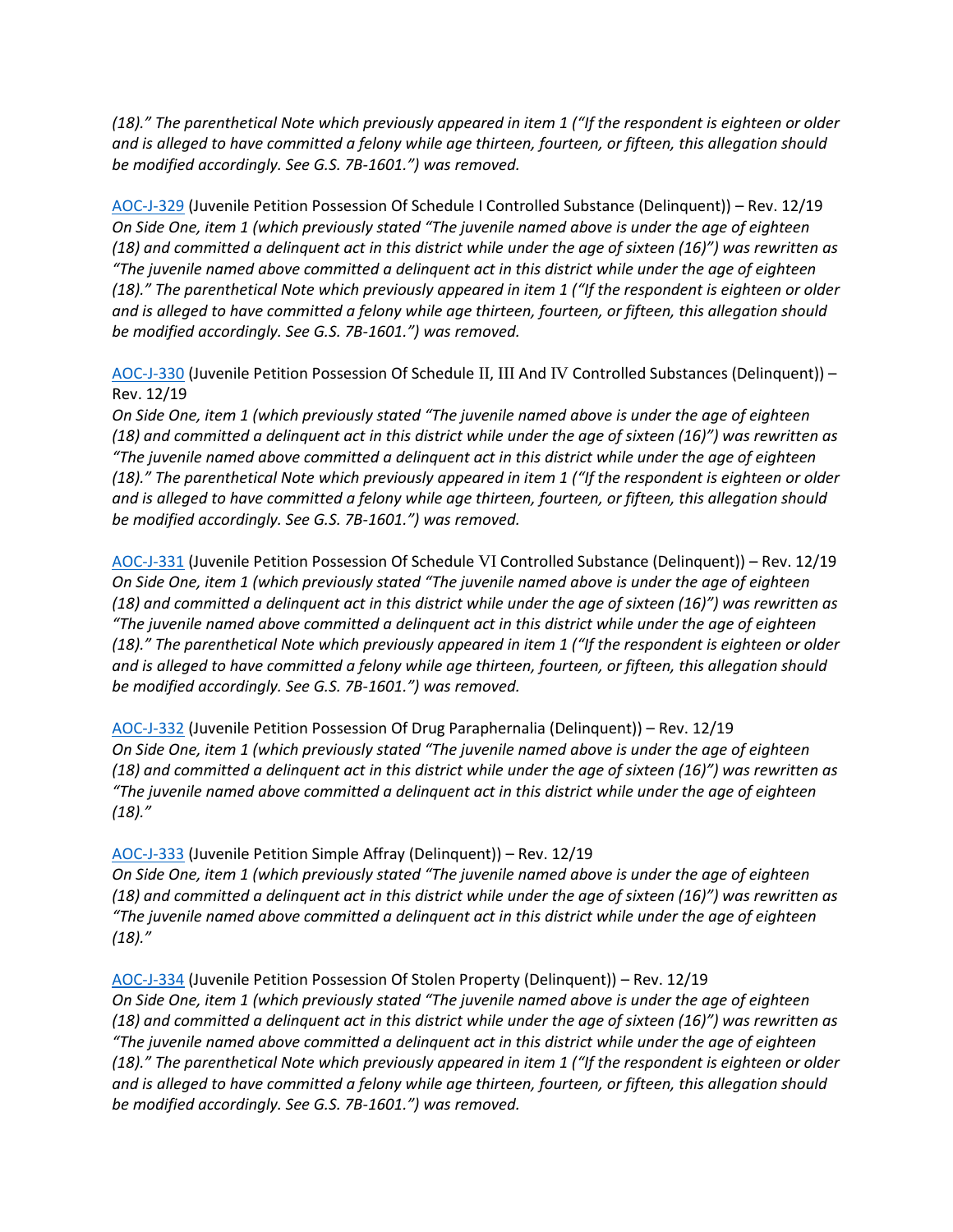[AOC-J-335](https://www.nccourts.gov/documents/forms/juvenile-petition-first-degree-statutory-sexual-offense-female-or-male-child-under-13-delinquent) (Juvenile Petition First-Degree Statutory Sexual Offense (Female Or Male Child Under 13) (Delinquent)) – Rev. 12/19

*On Side One, item 1 (which previously stated "The juvenile named above is under the age of eighteen (18) and committed a delinquent act in this district while under the age of sixteen (16)") was rewritten as "The juvenile named above committed a delinquent act in this district while under the age of eighteen (18)." The parenthetical Note which previously appeared in item 1 ("If the respondent is eighteen or older and is alleged to have committed a felony while age thirteen, fourteen, or fifteen, this allegation should be modified accordingly. See G.S. 7B-1601.") was removed.*

[AOC-J-336](https://www.nccourts.gov/documents/forms/juvenile-petition-second-degree-forcible-sexual-offense-delinquent) (Juvenile Petition Second-Degree Forcible Sexual Offense (Delinquent)) – Rev. 12/19 *On Side One, item 1 (which previously stated "The juvenile named above is under the age of eighteen (18) and committed a delinquent act in this district while under the age of sixteen (16)") was rewritten as "The juvenile named above committed a delinquent act in this district while under the age of eighteen (18)." The parenthetical Note which previously appeared in item 1 ("If the respondent is eighteen or older and is alleged to have committed a felony while age thirteen, fourteen, or fifteen, this allegation should be modified accordingly. See G.S. 7B-1601.") was removed.*

[AOC-J-337](https://www.nccourts.gov/documents/forms/juvenile-petition-first-degree-forcible-sexual-offense-delinquent) (Juvenile Petition First-Degree Forcible Sexual Offense (Delinquent)) – Rev. 12/19 *On Side One, item 1 (which previously stated "The juvenile named above is under the age of eighteen (18) and committed a delinquent act in this district while under the age of sixteen (16)") was rewritten as "The juvenile named above committed a delinquent act in this district while under the age of eighteen (18)." The parenthetical Note which previously appeared in item 1 ("If the respondent is eighteen or older and is alleged to have committed a felony while age thirteen, fourteen, or fifteen, this allegation should be modified accordingly. See G.S. 7B-1601.") was removed.*

#### [AOC-J-343](https://www.nccourts.gov/documents/forms/juvenile-order-probable-cause-hearing) (Juvenile Order - Probable Cause Hearing) – Rev. 12/19

*On Side One, in the first sentence just above the WAIVER OF HEARING AND STIPULATION TO PROBABLE CAUSE section header, "the juvenile was thirteen, fourteen, or fifteen years of age at the time the juvenile allegedly committed the offense" was changed to "the juvenile was thirteen years of age or older at the time the juvenile allegedly committed the offense." In the FINDINGS section, the following text was added to item 2.a: "and the juvenile was 13, 14, or 15 years of age when the juvenile allegedly committed the offense." Also in the FINDINGS section, previous item 2.b ("Probable cause has been found as to a Class A felony [. . .]") was renumbered as item 2.c and a new item 2.b ("Probable cause has been found as to a Class H or I felony [. . .]") was added. Previous item 2.c ("Probable cause has been found only as to one or more misdemeanors.") was renumbered as item 2.e and a new item 2.d ("Probable cause has been found as to a Class B1, B2, C, D, E, F, or G felony [. . .]") was added. In the ORDER section on Side Two, in item 4 "a Class A felony" was turned into its own checkbox option and the following new checkbox option was added: "a Class B1, B2, C, D, E, F, or G felony allegedly committed when the juvenile was sixteen years of age or older." A new item 4.c was added, providing as follows: "a DNA sample be taken from the juvenile. (required if any of the offenses for which the juvenile is transferred are included in the provisions of G.S. 15A-266.3A)."*

## [AOC-J-410](https://www.nccourts.gov/documents/forms/transcript-of-admission-by-juvenile) (Transcript Of Admission By Juvenile) – Rev. 12/19

*On Side One, item 4.a (which previously read as "Are you now under the influence of alcohol, drugs, or any other intoxicants?") was rewritten as "Are you now using or consuming alcohol, drugs, medications, or any other substances?" Item 4.b (which previously read as "Are you now under the influence of medication prescribed to you or anyone else by a doctor?") was removed and previous item 4.c ("When*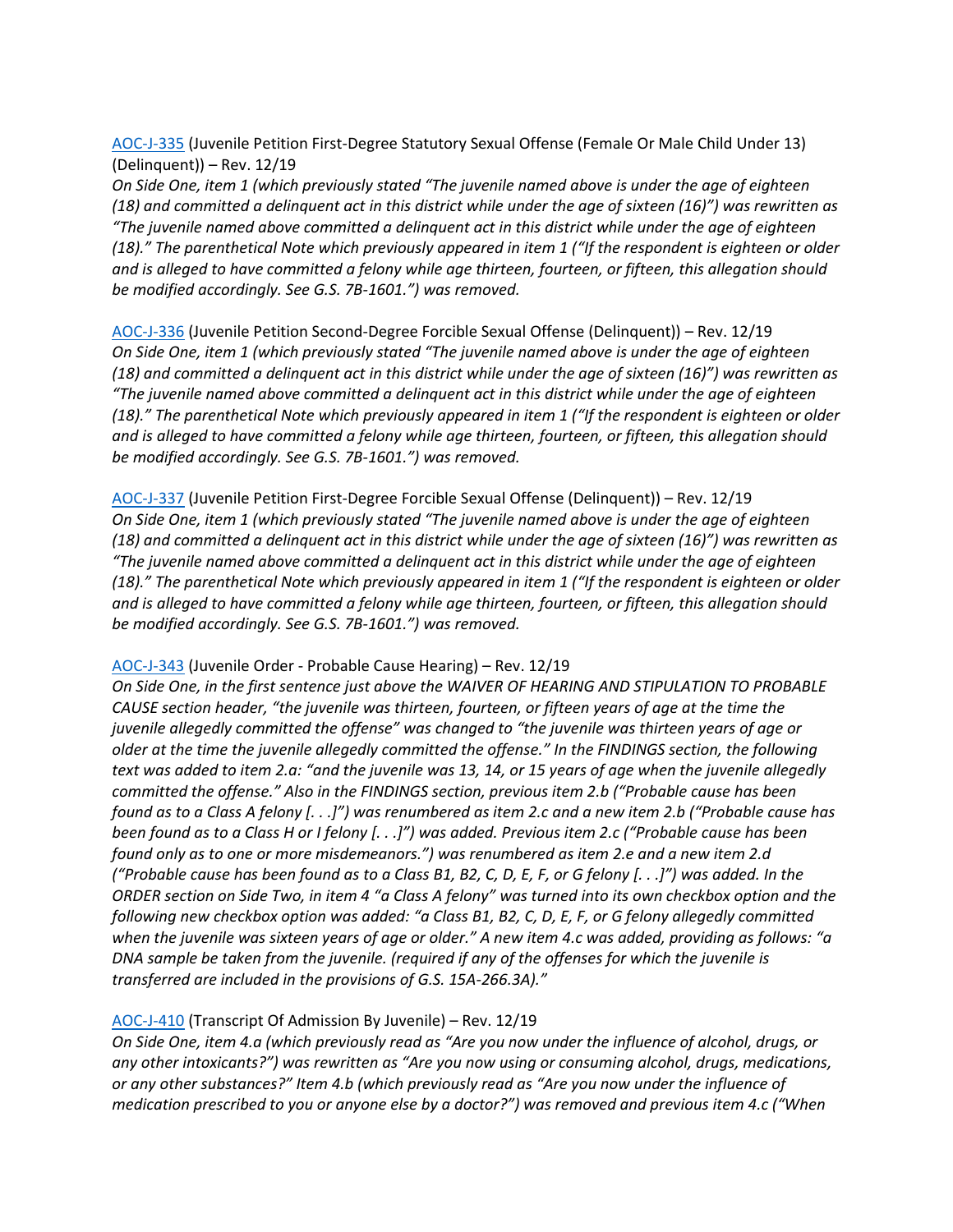*was the last time you used any alcohol, drugs or medicine?") was renumbered as item 4.b. A new item 4.c was added, providing as follows: "Do you believe your mind is clear and do you understand what you are doing in this hearing?" Item 7.b was rewritten, changing from "[Do you understand that you have the right to] have the case heard before a judge in Juvenile Court?" to "Do you understand that you have the right to have your case heard by a judge in Juvenile Court?" Item 7.c was rewritten, changing from "[Do you understand that you have the right to] ask witnesses questions during a hearing?" to "Do you understand that if your case is heard by a judge, you have the right to ask witnesses questions during the hearing?" The statement at the end of item 7 ("If you sign this admission you give up these rights and your other constitutional rights relating to a hearing in this court.") was changed into new item 7.d: "Do you understand that if you sign this admission, you give up these rights and other important constitutional rights related to a hearing in this court?" Previous item 9.c.3 ("your twenty-first (21st) birthday?") was renumbered as new item 9.c.4 and a new item 9.c.3 was added, providing as follows: "your twentieth (20th) birthday?" Previous item 10 ("Do you now personally admit the charge(s)?") was renumbered as item 11 and a new item 10 was added, providing as follows: "Do you understand that if the Court finds that the acts alleged in the petition were committed as part of criminal gang activity, the Court must enter a disposition one level higher than would otherwise be permitted in this case?" Previous item 11 was renumbered as item 12 and in new items 12.a and 12.b.2, "acts charged in the petition(s)" was changed to "acts alleged in the petition(s)." Previous item 12 ("Have you agreed to enter this admission as a part of an arrangement with the prosecutor? Before you answer, I advise you that the Courts have approved arrangements involving admissions. If there is an arrangement, you may tell me truthfully without fear of any negative consequences from the court.") was rewritten and renumbered as new item 13 ("Do you understand that arrangements with the prosecutor involving admissions are allowed and you can discuss your arrangement with me without fearing my disapproval?"). Previous item 13 was renumbered as item 15 and a new item 14 was added: "Have you agreed to enter this admission as a part of an arrangement with the prosecutor?" Previous item 14 was renumbered as item 16. Previous item 15 ("Do you make this admission of your own free will fully understanding what you are doing?") was renumbered as item 17 and rewritten as: "Do you make this admission of your own free will and do you fully understand what you are doing?" Previous item 16 was renumbered as item 18. In the ACCEPTANCE OF ADMISSION section at the bottom of Side Two, previous item 5 ("the juvenile is competent to stand trial and the admission is the informed choice of the juvenile and is made freely, voluntarily, and understandingly.") was replaced by a rewritten item 5 ("the juvenile is capable to stand trial and the admission is the informed choice of the juvenile;") and a new item 6 ("the juvenile's admission is made freely, voluntarily, and understandingly.")*

[AOC-J-440](https://www.nccourts.gov/documents/forms/order-for-secure-custodydetention-undisciplineddelinquent) (Order For Secure Custody/Detention (Undisciplined/Delinquent)) – Rev. 12/19 *On Side One, in the title block, a citation to G.S. 7B-1901(d) was added to the "PRE-ADJUDICATION" checkbox option. Also in the title block, a new "INTERSTATE COMPACT FOR JUVENILES (ICJ)" checkbox option was added. In the first paragraph of the body text, a checkbox was added to "take the juvenile to an approved detention facility [. . .]" and a new "take the juvenile to the jail of the county where charges arose" checkbox option was added, with an accompanying usage parenthetical ("only for persons 21 years of age or older [required by law], or persons more than 17 years of age but less than 21 years of age [when ordered by the court]") and Note ("This may be checked only if item 1 and one of the letters within item 1 are checked."). In the main text of item 1, "factual basis" was changed to "reasonable factual basis" and "the following circumstances exist" was changed to "one of the following circumstances exists." Former item 1.d was replaced by new item 1.d ("The juvenile has demonstrated that the juvenile is a danger to persons and is charged with a misdemeanor, at least one element of which is assault on a person.") and new item 1.e ("The juvenile has demonstrated that the juvenile is a danger to persons and is charged with a misdemeanor in which the juvenile used, threatened to use, or*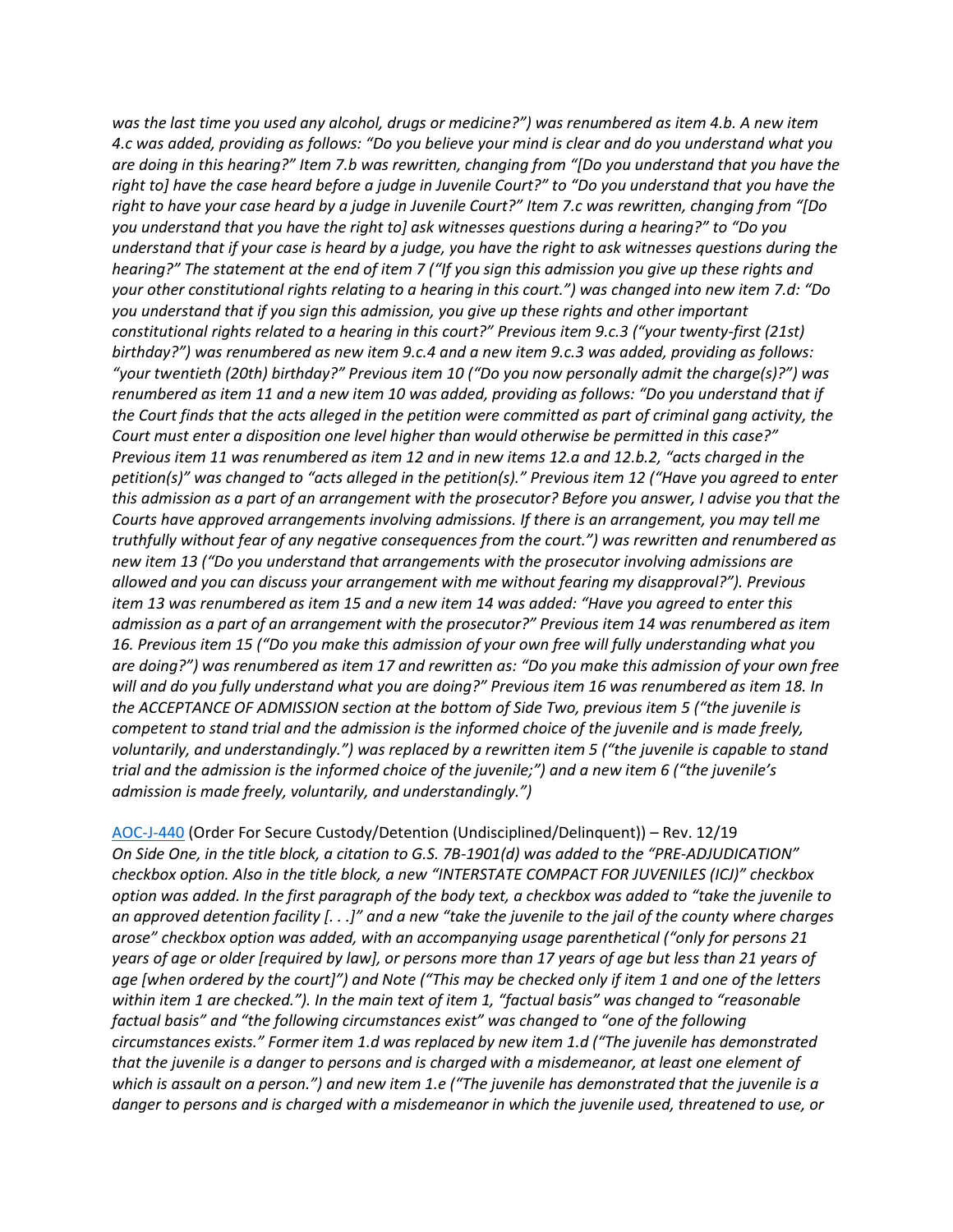*displayed a firearm or other deadly weapon."). Former item 1.e was renumbered as item 1.f, former item 1.f was renumbered as item 1.g, former item 1.g was renumbered as item 1.h, former item 1.h was renumbered as item 1.i, and former item 1.i was renumbered as item 1.j. In new item 1.j, an "Impaired Driving" parenthetical was added after "G.S. 20-138.1" and a "Driving by person less than 21 years old after consuming alcohol or drugs" parenthetical was added after "20-138.3." On Side Two, in item 6, "violation of probation" was changed to "violation of a Level 1 probation" and the field for entering the maximum duration of intermittent confinement was replaced with text stating "intermittent confinement for up to 10 days." Previous item 7 was renumbered as item 8 and a new item 7 was added, stating as follows: "The juvenile has been found by the Court to be in violation of a Level 2 probation and as part of a new disposition the Court orders intermittent confinement for up to 28 days, which is up to twice the time authorized by G.S. 7B-2506 and -2508. [G.S. 7B-2510(e)]." A new item 9 was added, stating as follows: "The juvenile is an out-of-state runaway absconder escapee accused delinquent and should be held in secure custody up to a maximum of 90 calendar days pending the safe return of the juvenile to the home/demanding state. [ICJ Rules 6-103 and 6-103A]"*

# [AOC-J-442](https://www.nccourts.gov/documents/forms/juvenile-order-transfer-hearing) (Juvenile Order Transfer Hearing) – Rev. 12/19

*On Side One, in the first paragraph of the body text, "the juvenile named above committed the offense(s) listed below while age thirteen, fourteen, or fifteen" was changed to "the juvenile named above committed the offense(s) listed below while age thirteen or older." In the ORDER section on Side Two, items 1.a and 1.b now begin with "The" instead of "That the." A new item 1.c was added: "A DNA sample be taken from the juvenile. (required if any of the offenses for which the juvenile is transferred are included in the provisions of G.S. 15A-266.3A)."*

## [AOC-J-461](https://www.nccourts.gov/documents/forms/juvenile-level-1-disposition-order-delinquent) (Juvenile Level 1 Disposition Order (Delinquent)) – Rev. 12/19

*On Page One, Side Two, in item 4 of the ORDER section, "The juvenile is excused from compliance" was changed to "The juvenile, who is under the age of 16 years, is excused from compliance."*

# [AOC-J-462](https://www.nccourts.gov/documents/forms/juvenile-level-3-disposition-and-commitment-order-when-delinquent-offense-is-the-basis-of-the-commitment) (Juvenile Level 3 Disposition And Commitment Order (When Delinquent Offense Is The Basis Of The Commitment)) – Rev. 12/19

*On Page One, Side One, item 2 of the FINDINGS section was renumbered as item 2.a and a new item 2.b (for offenses the juvenile was previously convicted of) was added. On Page One, Side Two, a new item 10 was added: "The Court finds beyond a reasonable doubt that the juvenile was adjudicated for an offense that was committed as part of criminal gang activity as defined in G.S. 7B-2508.1. As a result, the juvenile shall receive a disposition that is one level higher than would otherwise be provided for the class of offense and delinquency history level. G.S. 7B-2508(g1)." In item 1 of the ORDER section, the 'term of commitment' Note is now divided into "For an offense committed prior to the age of 16," "For an offense committed at age 16," and "For an offense committed at age 17." In item 2 of the ORDER section (which now appears on a new Page Two of the form), the reference to G.S. 7B-2513 in the first Note was changed to reference G.S. 7B-2513(a4) instead. In the parenthetical in item 2.b, "less than the juvenile's eighteenth (18th) birthday" was replaced with "- less than the juvenile's eighteenth (18th) birthday, if the offense was committed prior to age 16. - less than the juvenile's nineteenth (19th) birthday, if the offense was committed at age 16. - less than the juvenile's twentieth (20th) birthday, if the offense was committed at age 17.)." An item 2.d ("the juvenile's nineteenth (19th) birthday. [. . .]") was added to the ORDER section, as was an item 2.e ("the juvenile's twentieth (20th) birthday. [. . .]").*

[AOC-J-467](https://www.nccourts.gov/documents/forms/juvenile-level-3-disposition-and-commitment-order-based-on-violation-of-post-release-supervision) (Juvenile Level 3 Disposition And Commitment Order (Based On Violation Of Post-Release Supervision)) – Rev. 12/19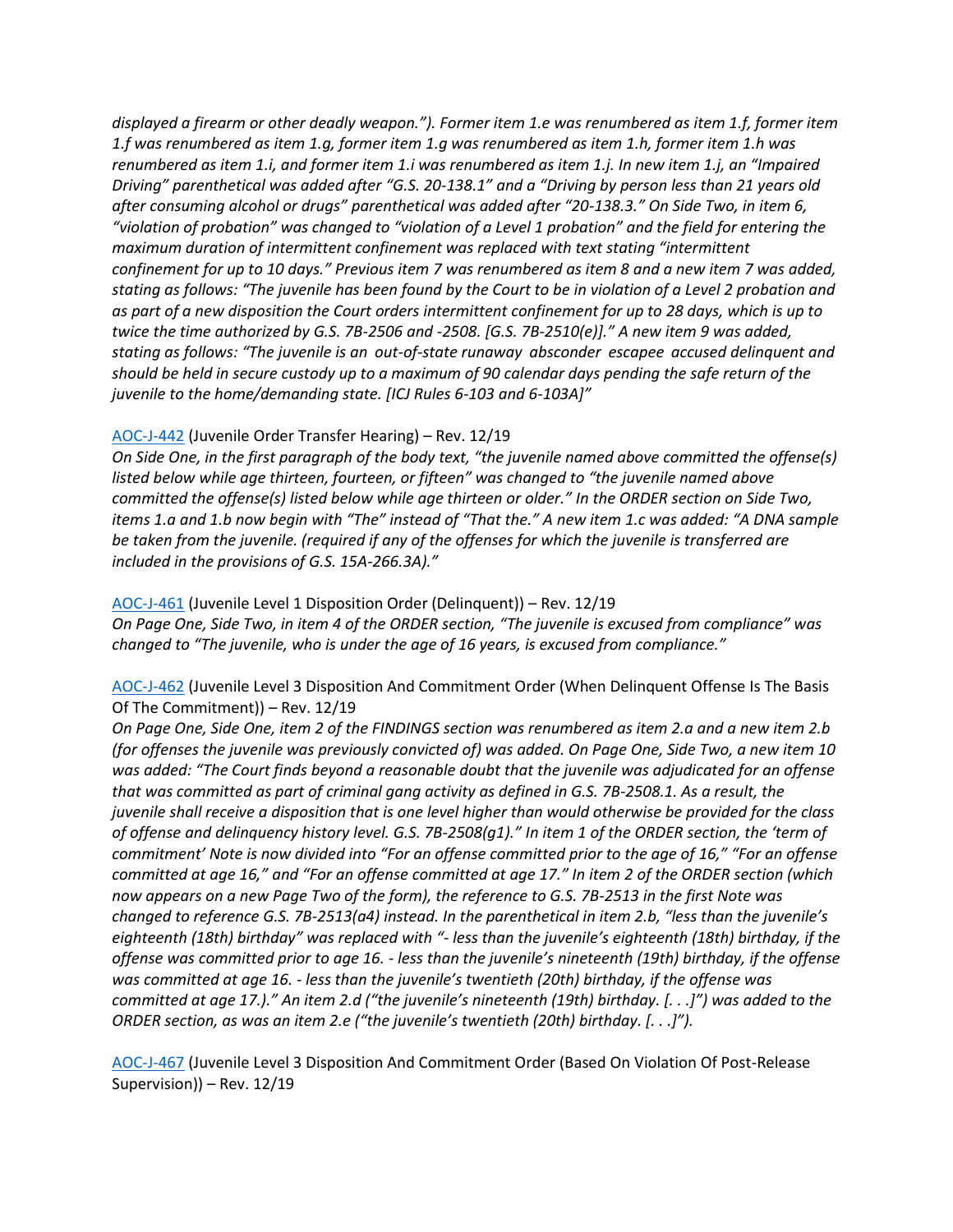*On Side Two, in item 1.a of the ORDER section, "committed prior to the age of 16" was added at the end of the parenthetical instruction. In item 1.b, "committed prior to the age of 16, or if the original commitment was based on any offense committed at age 16" was added at the end of the parenthetical instruction. Item 1.c was renumbered as item 1.d and a new item 1.c was added: "the juvenile's 20th birthday. (Check this box if the juvenile's original commitment was based on any offense committed at age 17.)" The 'term of commitment' Note at the end of item 1 is now divided into "For an offense committed prior to the age of 16," "For an offense committed at age 16," and "For an offense committed at age 17."*

# [AOC-J-468](https://www.nccourts.gov/documents/forms/juvenile-level-3-disposition-and-commitment-order-based-on-violation-of-probation) (Juvenile Level 3 Disposition And Commitment Order (Based On Violation Of Probation)) – Rev. 12/19

*In the ORDER section on Side Two, the 'term of commitment' Note at the end of item 1 is now divided into "For an offense committed prior to the age of 16," "For an offense committed at age 16," and "For an offense committed at age 17." In item 2 of the ORDER section (which now appears on a new Page Two of the form), the reference to G.S. 7B-2513 in the first Note was changed to reference G.S. 7B-2513(a4) instead. In the parenthetical in item 2.b, "less than the juvenile's eighteenth (18th) birthday" was replaced with "- less than the juvenile's eighteenth (18th) birthday, if the offense was committed prior to age 16. - less than the juvenile's nineteenth (19th) birthday, if the offense was committed at age 16. - less than the juvenile's twentieth (20th) birthday, if the offense was committed at age 17.)." An item 2.d ("the juvenile's nineteenth (19th) birthday. [. . .]") was added to the ORDER section, as was an item 2.e ("the juvenile's twentieth (20th) birthday. [. . .]").*

# [AOC-J-469](https://www.nccourts.gov/documents/forms/worksheet-delinquency-history-level) (Worksheet Delinquency History Level) – Rev. 12/19

*On Side One, in the first Note of the body text, "Calculations are to be based on actual adjudications" was changed to "Calculations are to be based on actual adjudications and convictions." In the sentence immediately beneath that Note, "adjudicated delinquent" was changed to "adjudicated delinquent or convicted," "only the adjudication for the offense with the highest point total is used" was changed to "only the adjudication or conviction for the offense with the highest point total is used," and the following text was added: "or more than one offense in a single superior court during one calendar week." In the I. SCORING PRIOR RECORD/FELONY DISPOSITION section, the "Prior Offenses" table was retitled as a "Prior Adjudicated Offenses" table and a new "Prior Convicted Offenses" table was added. In the second checkbox option in the I. SCORING PRIOR RECORD/FELONY DISPOSITION section, "the juvenile's prior adjudications" was changed to "the juvenile's prior adjudications and convictions." The parenthetical instructions at the bottom of Side One now instructs: "See Side Two for adjudication and conviction information." The II. PRIOR ADJUDICATIONS section now appears on Side Two of the form and a new III. PRIOR CONVICTIONS section was added. The III. STIPULATION section was renumbered as "IV. STIPULATION" and the checkbox option text now refers to "the information set out in Sections I, II, and III of this form."*

# [AOC-J-475](https://www.nccourts.gov/documents/forms/juvenile-level-2-disposition-order-delinquent) (Juvenile Level 2 Disposition Order (Delinquent)) – Rev. 12/19

*In the FINDINGS section on Page One, Side One, item 3 was renumbered as item 4 and a new item 3 (now with a checkbox) was added: "The Court finds beyond a reasonable doubt that the juvenile was adjudicated for an offense that was committed as part of criminal gang activity as defined in G.S. 7B-2508.1. As a result, the juvenile shall receive a disposition that is one level higher than would otherwise be provided for the class of offense and delinquency history level. G.S. 7B-2508(g1)." On Page One, Side Two, in item 4 of the ORDER section, "The juvenile is excused from compliance" was changed to "The juvenile, who is under the age of 16 years, is excused from compliance."*